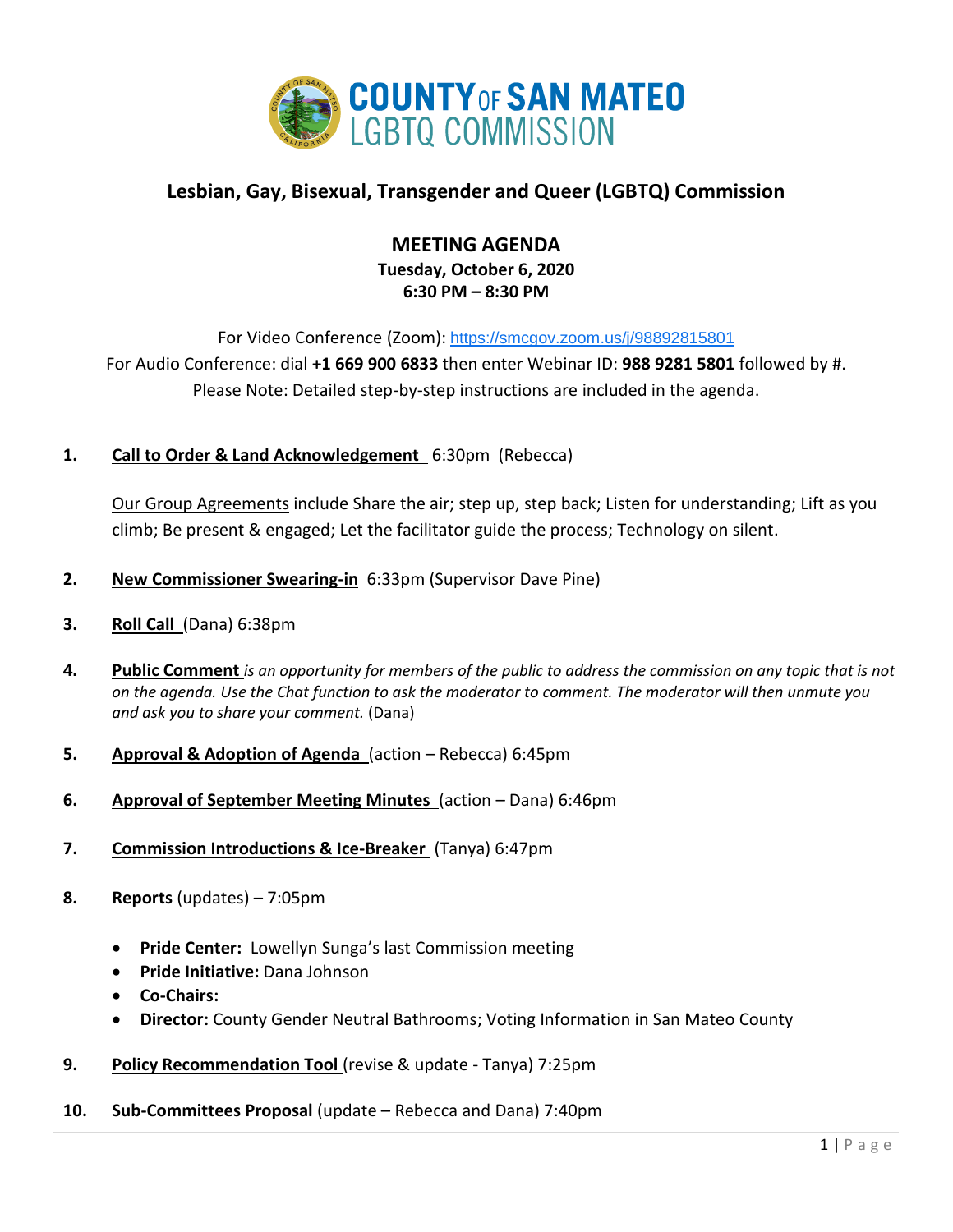## **11. Sub-Committee Groups** (discussion) 7:50pm

- Commission members choose groups
- Co-leads are preferred (2 people co-leading a group)
- Commission members are encouraged to serve on multiple groups but are recommended to only co-lead one group
- Goal: decide on how to schedule meeting

## **12. Adjournment** (Rebecca)

Public records that relate to any item on the open session agenda for a regular or special meeting of the LGBTQ Commission are available for public inspection. Those records that are distributed less than 72 hours prior to the meeting are available for public inspection at the same time they are distributed to members of the Commission. Those public records are available for public inspection at the Human Resources Department located at 455 County Center, 5<sup>th</sup> floor, Redwood City, CA 94063 by appointment. The public records may also be transmitted electronically by emailing [tbeat@smcgov.org](mailto:tbeat@smcgov.org) or calling 650-363-4467.

IN COMPLIANCE WITH THE CALIFORNIA GOVERNMENT CODE AND THE AMERICANS WITH DISABILITIES ACT, auxiliary aids and services for this meeting will be provided upon request when given three days' notice. Please call 650-363-4467 (voice) or email [tbeat@smcgov.org](mailto:tbeat@smcgov.org) to make such a request.

------------------

# **Instructions for Joining a Zooms Meeting via Computer or Phone**

#### **Best Practices:**

- Please mute your microphone when you are not speaking to minimize audio feedback
- If possible, utilize headphones or ear buds to minimize audio feedback
- If participating via videoconference, you can use your computer audio OR you can use the dial-in option (Option 2 below).

• **Members of the Public:** Use the Chat function to ask the moderator your question or comment on an Agenda item. The moderator will then ask you to unmute yourself for the comment.

#### **Options for Joining**

- **A. Videoconference with Computer Audio – see Option 1 below**
- **B. Videoconference with Phone Call Audio – see Option 2 below**
- **C. Calling in from iPhone or Telephone/Landline – see Option 3 below**